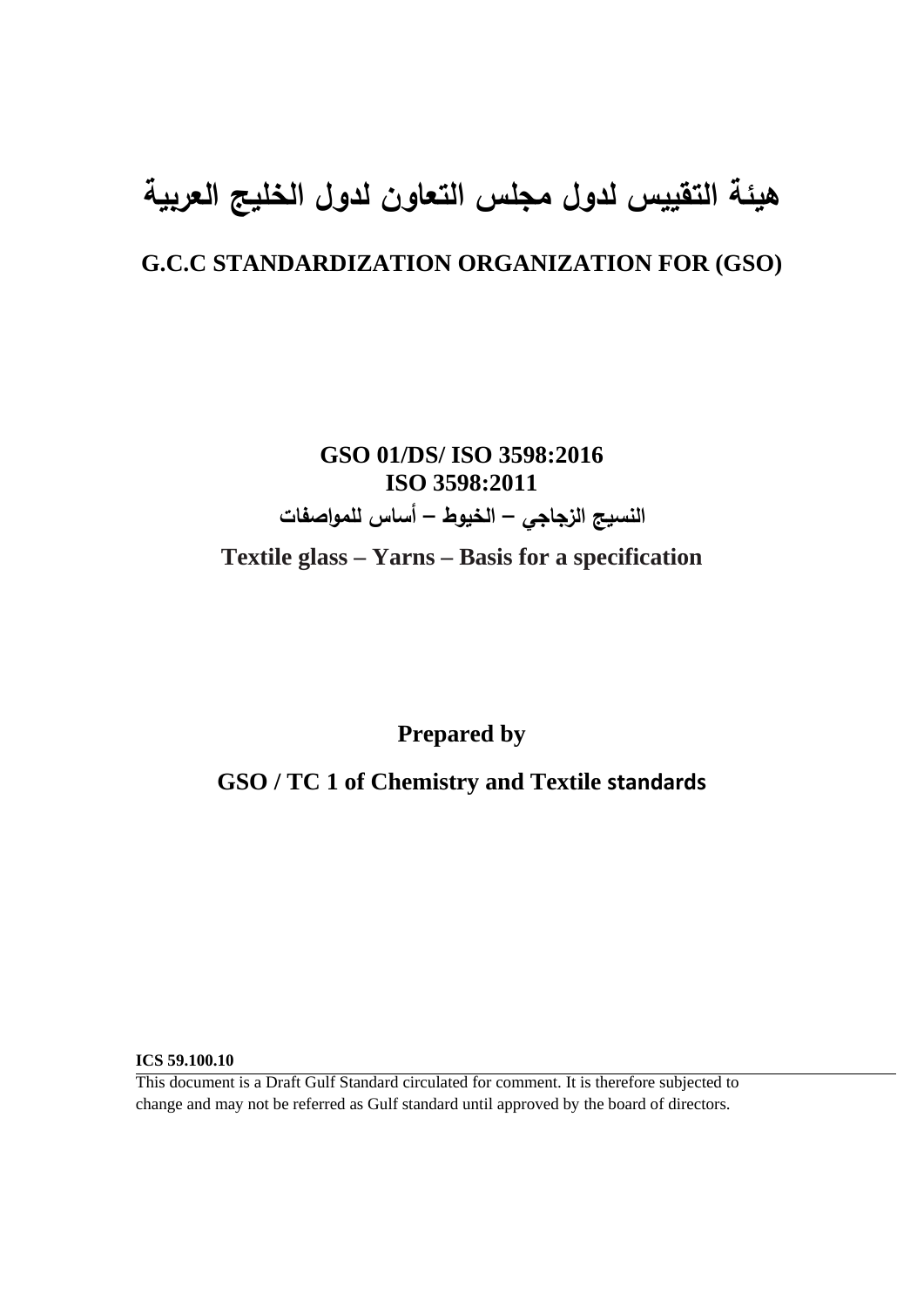تقديم

هيئة التقييس لدول مجلس التعاون لدول الخليج العربية هيئة إقليمية تضم في عضويتها الأجهزة الوطنية للمواصفات والمقاييس في دول الخليج العربية ، ومن مهام الهيئة إعداد المواصفات القياسية الخليجية بواسطة لجان فنية متخصصة . وقد قامت هيئة التقييس لدول مجلس التعاون لدول الخليج العربية ضمن برنامج عمل اللجنة الفنية رقم(1) " اللجنة الفنية الخليجية للمواصفات الكيميائية والغزل والنسيج " بترجمة المواصفة القياسية الخليجية الدولية رقم 3598:2014 ISO "النسيج الزجاجي – الخيوط – أساس للمواصفات " إلى اللغة العربية و قامت (دولة قطر ) بإعداد مشروع هذه المواصفة القياسية. وقد اعتمدت هذه المواصفة القياسية كـمواصفة قياسية خليجية دون إدخال أية تعديلات فنية عليها في اجتماع مجلس إدارة الهيئة رقم ( )، الذي عقد بتاريخ / / هـ ، الموافق / /

#### Foreword

Standardization Organization for GCC (GSO) is a regional Organization which consists of the National Standards Bodies of GCC member States. One of GSO main functions is to issue Gulf Standards /Technical regulation through specialized technical committees (TCs).

GSO through the technical program of committee TC 1 " Gulf technical committee for Chemical and textile standards " translate into Arabic Gulf International standard GSO ISO 3598:2014 "Textile glass – Yarns – Basis for a specification " . The Draft Standard has been prepared by (state of Qatar).

This standard has been approved as Gulf Standard without any technical modifications by GSO Board of Directors in its meeting No..../.... …….held on / / / H, / / G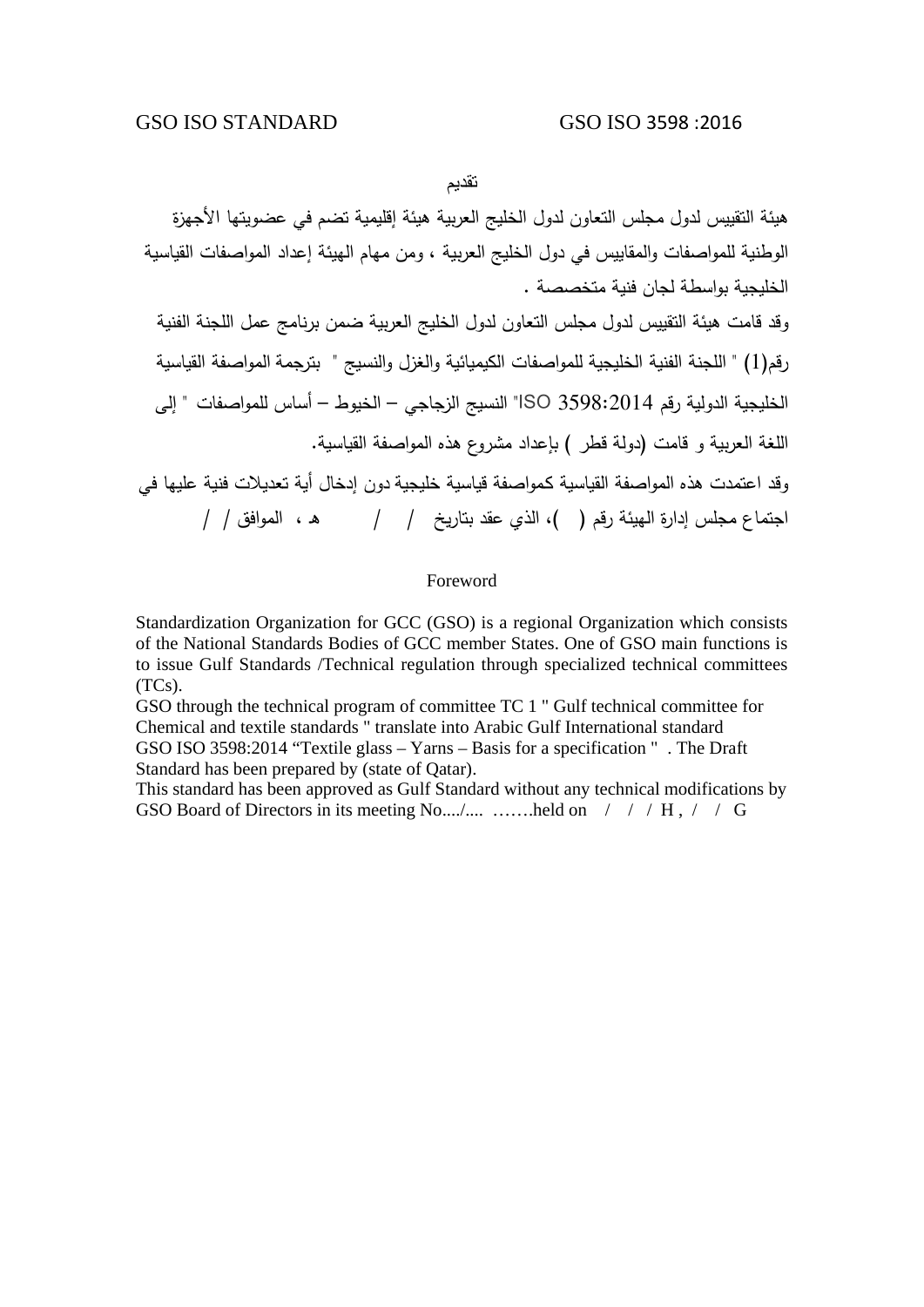# INTERNATIONAL **STANDARD**

Third edition 2011-08-15

## **Textile glass — Yarns — Basis for a specification**

*Verre textile — Fils — Base de spécification*



Reference number ISO 3598:2011(E)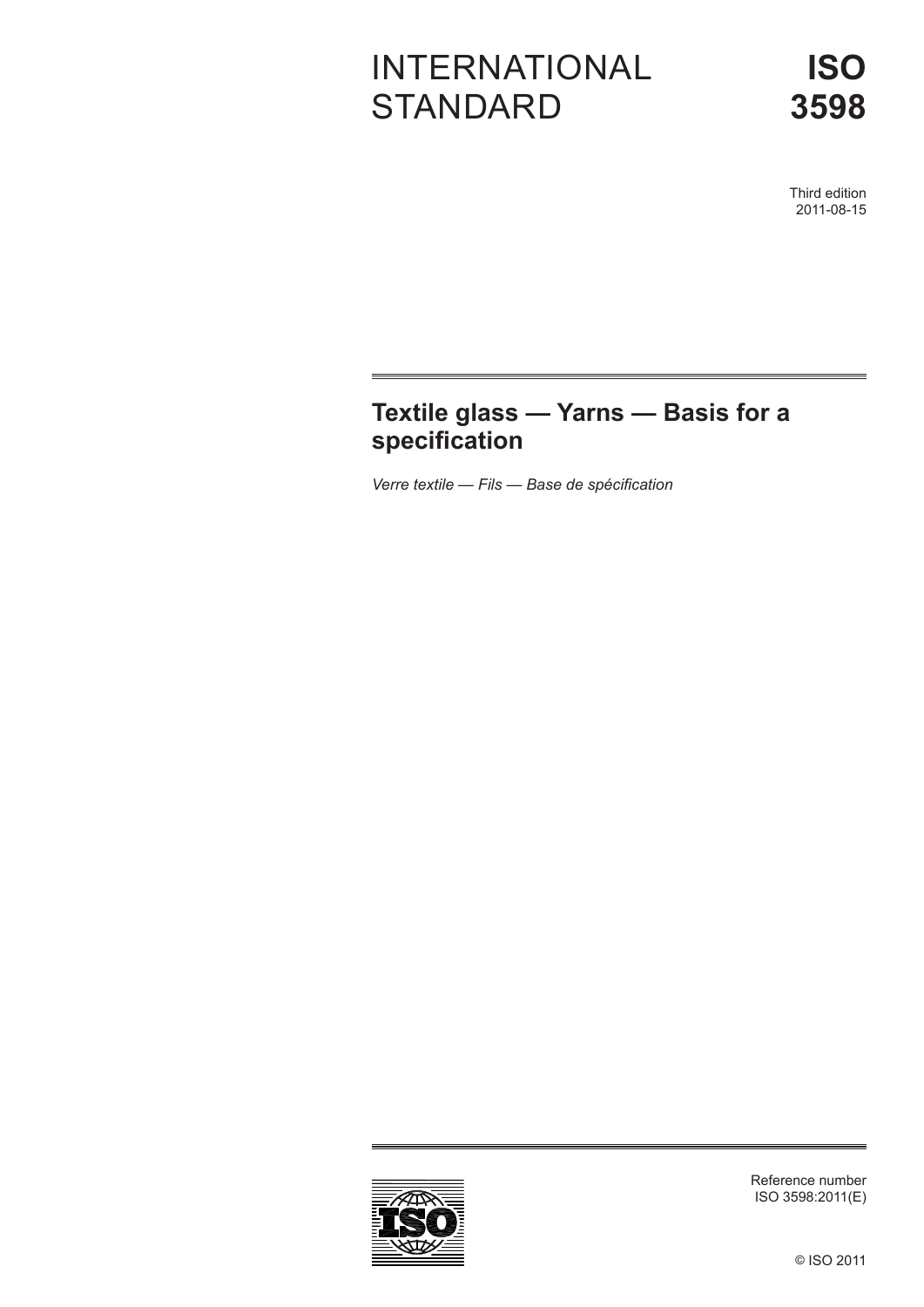

### **COPYRIGHT PROTECTED DOCUMENT**

#### © ISO 2011

All rights reserved. Unless otherwise specified, no part of this publication may be reproduced or utilized in any form or by any means, electronic or mechanical, including photocopying and microfilm, without permission in writing from either ISO at the address below or ISO's member body in the country of the requester.

ISO copyright office Case postale 56 • CH-1211 Geneva 20 Tel. + 41 22 749 01 11 Fax + 41 22 749 09 47 E-mail copyright@iso.org Web www.iso.org

Published in Switzerland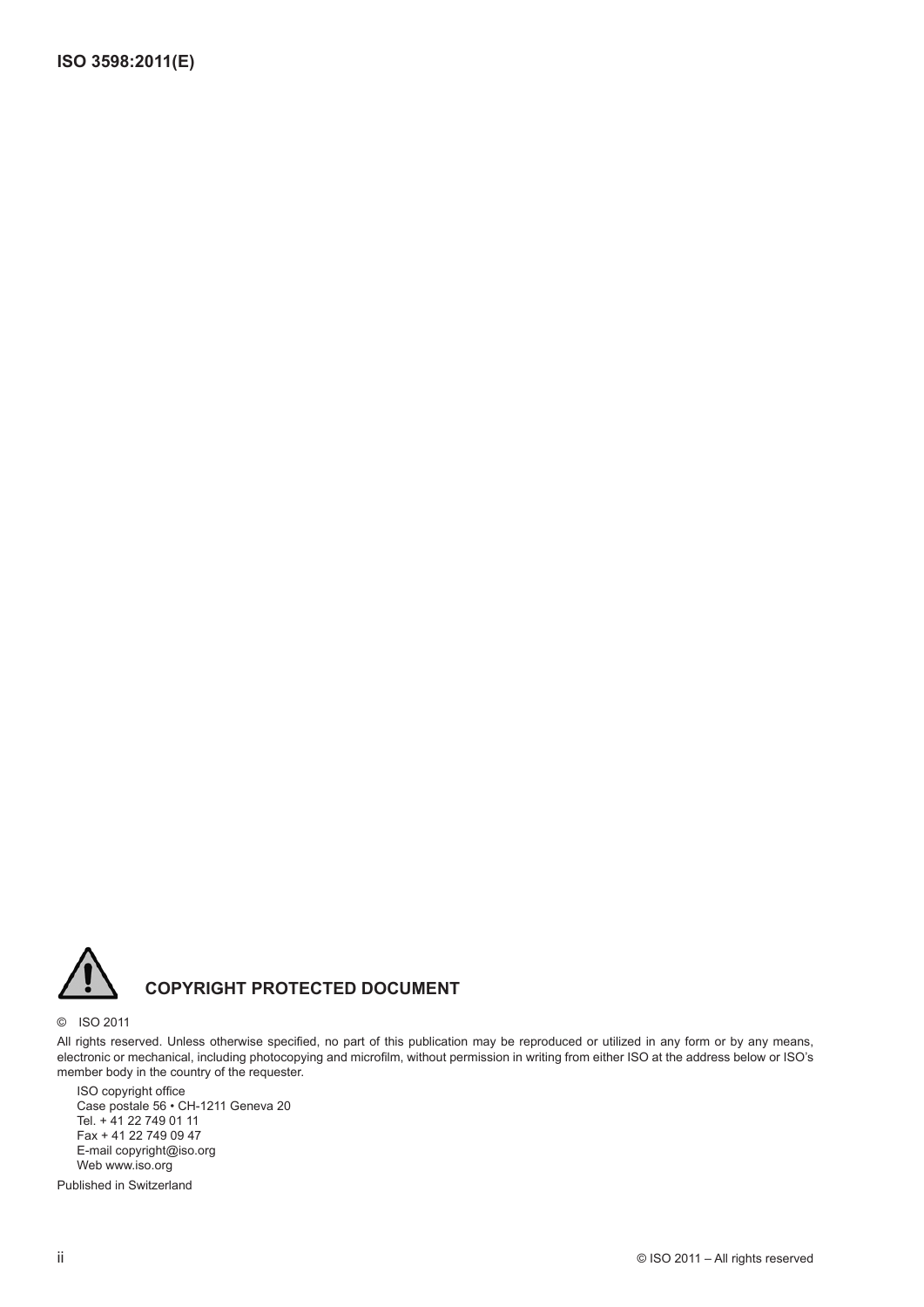## **Foreword**

ISO (the International Organization for Standardization) is a worldwide federation of national standards bodies (ISO member bodies). The work of preparing International Standards is normally carried out through ISO technical committees. Each member body interested in a subject for which a technical committee has been established has the right to be represented on that committee. International organizations, governmental and non-governmental, in liaison with ISO, also take part in the work. ISO collaborates closely with the International Electrotechnical Commission (IEC) on all matters of electrotechnical standardization.

International Standards are drafted in accordance with the rules given in the ISO/IEC Directives, Part 2.

The main task of technical committees is to prepare International Standards. Draft International Standards adopted by the technical committees are circulated to the member bodies for voting. Publication as an International Standard requires approval by at least 75 % of the member bodies casting a vote.

Attention is drawn to the possibility that some of the elements of this document may be the subject of patent rights. ISO shall not be held responsible for identifying any or all such patent rights.

ISO 3598 was prepared by Technical Committee ISO/TC 61, *Plastics*, Subcommittee SC 13, *Composites and reinforcement fibres*.

This third edition cancels and replaces the second edition (ISO 3598:1986), which has been technically revised.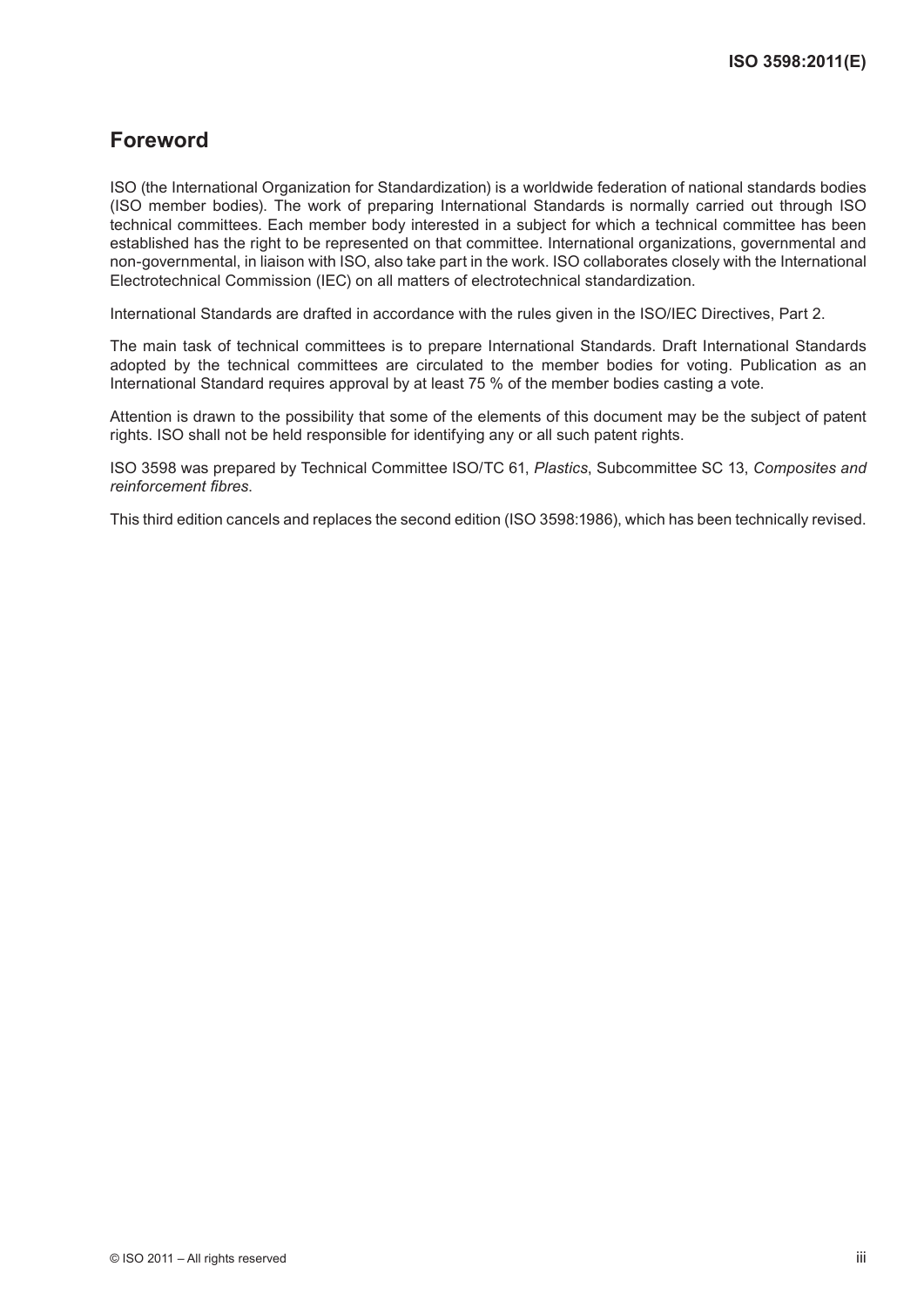### **Introduction**

A basis for a specification is intended to give guidance on the establishment of technical specifications for products of a given type. It should enumerate as completely as possible the points that should be considered at the time of drafting the specifications.

The basis for a specification, therefore, does not in itself constitute a specification, but rather a model plan for the elaboration of specifications applying to a particular product or to a family of products whose characteristics are very much related. These specifications may be established by a producer, supplier or user, or by a standardization organization.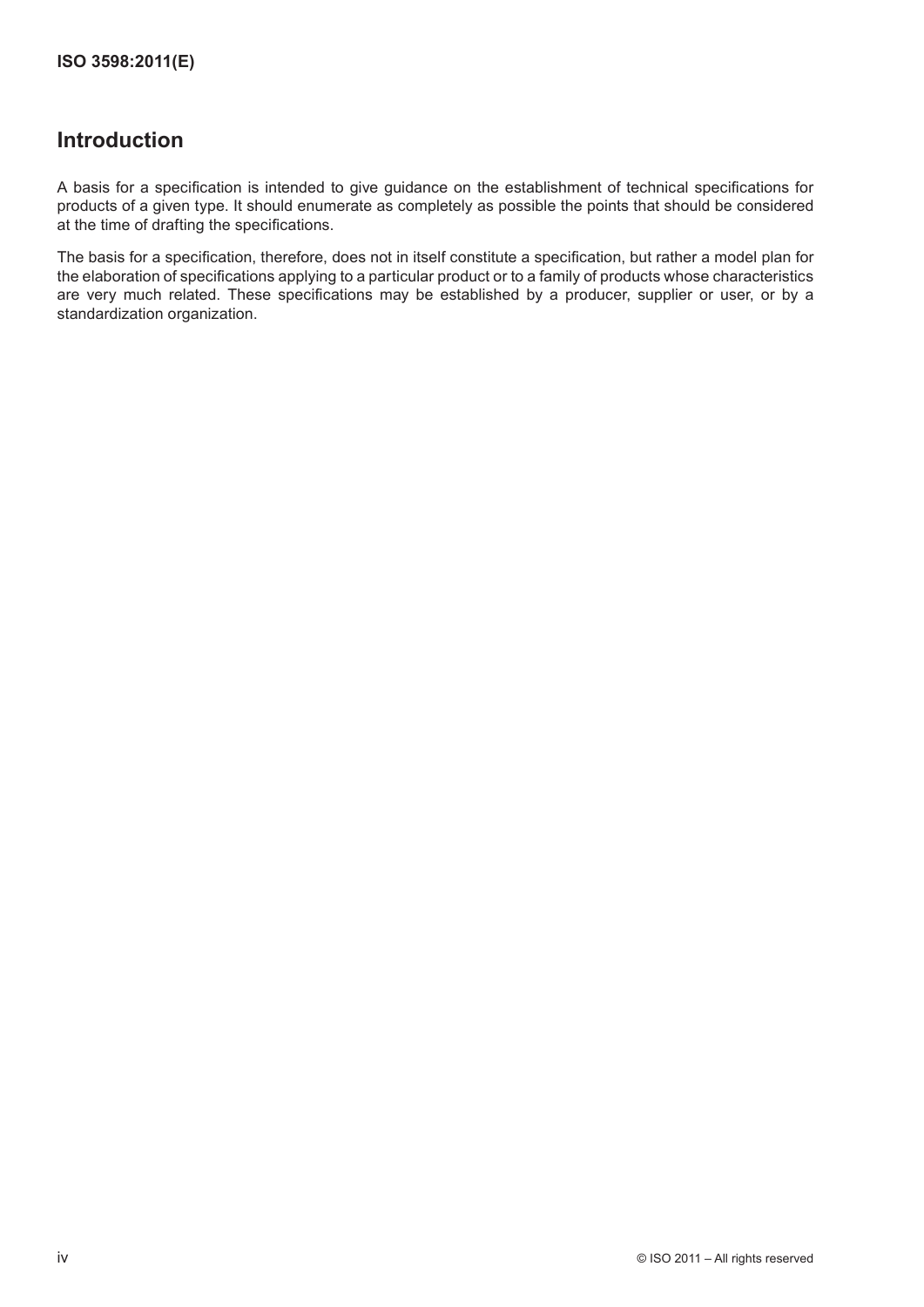## **Textile glass — Yarns — Basis for a specification**

#### **1 Scope**

This International Standard provides a basis for a specification applicable to textile glass yarns (strands, slivers, single yarns, folded yarns and cable yarns).

It does not apply to textured yarns, rovings, chopped strands, milled fibres, pre-impregnated yarns, etc.

This International Standard does not cover all requirements for specialized applications. Where such other requirements are necessary, they are, or will be, given in other appropriate International Standards.

#### **2 Normative references**

The following referenced documents are indispensable for the application of this document. For dated references, only the edition cited applies. For undated references, the latest edition of the referenced document (including any amendments) applies.

ISO 139, *Textiles — Standard atmospheres for conditioning and testing*

ISO 291, *Plastics — Standard atmospheres for conditioning and testing*

ISO 472, *Plastics — Vocabulary*

ISO 1887, *Textile glass — Determination of combustible-matter content*

ISO 1888, *Textile glass — Staple fibres or filaments — Determination of average diameter*

ISO 1889, *Reinforcement yarns — Determination of linear density*

ISO 1890, *Reinforcement yarns — Determination of twist*

ISO 2078, *Textile glass — Yarns — Designation*

ISO 3341, *Textile glass — Yarns — Determination of breaking force and breaking elongation*

ISO 3343, *Reinforcement yarns — Determination of twist balance index*

ISO 3344, *Reinforcement products — Determination of moisture content*

#### **3 Terms and definitions**

For the purposes of this document, the terms and definitions given in ISO 472 apply.

#### **4 Designation**

The yarns covered by the specification shall be designated in accordance with the applicable clause of ISO 2078.

#### **5 Conditioning**

The specification shall supply the information required for proper conditioning of the samples and test specimens. In the absence of specific instructions for the yarns under consideration, it shall include a reference to ISO 139 or ISO 291.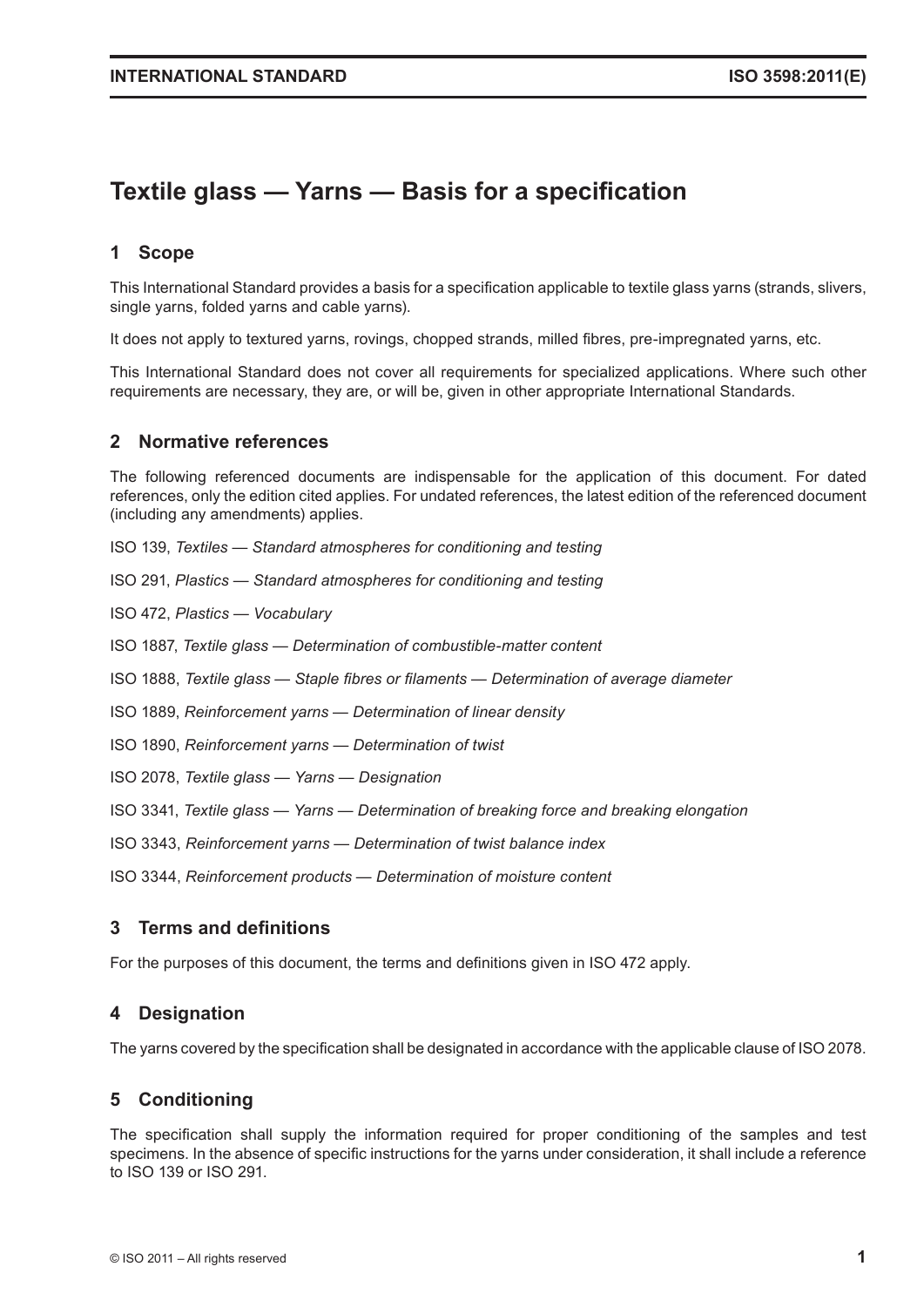#### **6 Characteristics**

#### **6.1 General**

Glass yarns shall be defined by the characteristics enumerated herein.

For the characteristics indicated by an asterisk, the specification shall indicate the tolerances allowed on the individual values and the mean values of the measurements made on a batch.

The criteria for acceptance or rejection of a batch based on the results of the testing shall be defined.

#### **6.2 Type of glass**

The type of glass is indicated in the designation. Current glass types are listed in ISO 2078.

#### **6.3 Type of size**

The specification shall indicate the type of size applied to the yarn (for example plastic size or textile size).

#### **6.4 Diameter of staple fibres or filaments**

The reference diameter of staple fibres or filaments indicated in the designation shall be determined and expressed in accordance with ISO 1888.

#### **6.5 Linear density\***

This shall be determined and expressed in accordance with ISO 1889.

#### **6.6 Size content\***

This shall be determined and expressed in accordance with ISO 1887.

#### **6.7 Twist\***

This shall be determined and expressed in accordance with ISO 1890.

#### **6.8 Twist balance index**

If necessary, this shall be determined and expressed in accordance with ISO 3343.

#### **6.9 Moisture content\***

This shall be determined and expressed in accordance with ISO 3344.

#### **6.10 Breaking strength and breaking elongation\***

These shall be determined and expressed in accordance with ISO 3341.

#### **7 Visible faults**

#### **7.1 General**

The following list gives a number of recognized visible faults on yarns or packages of yarn, produced during manufacture or during subsequent handling. Their permissible number and severity shall be stated in the specification.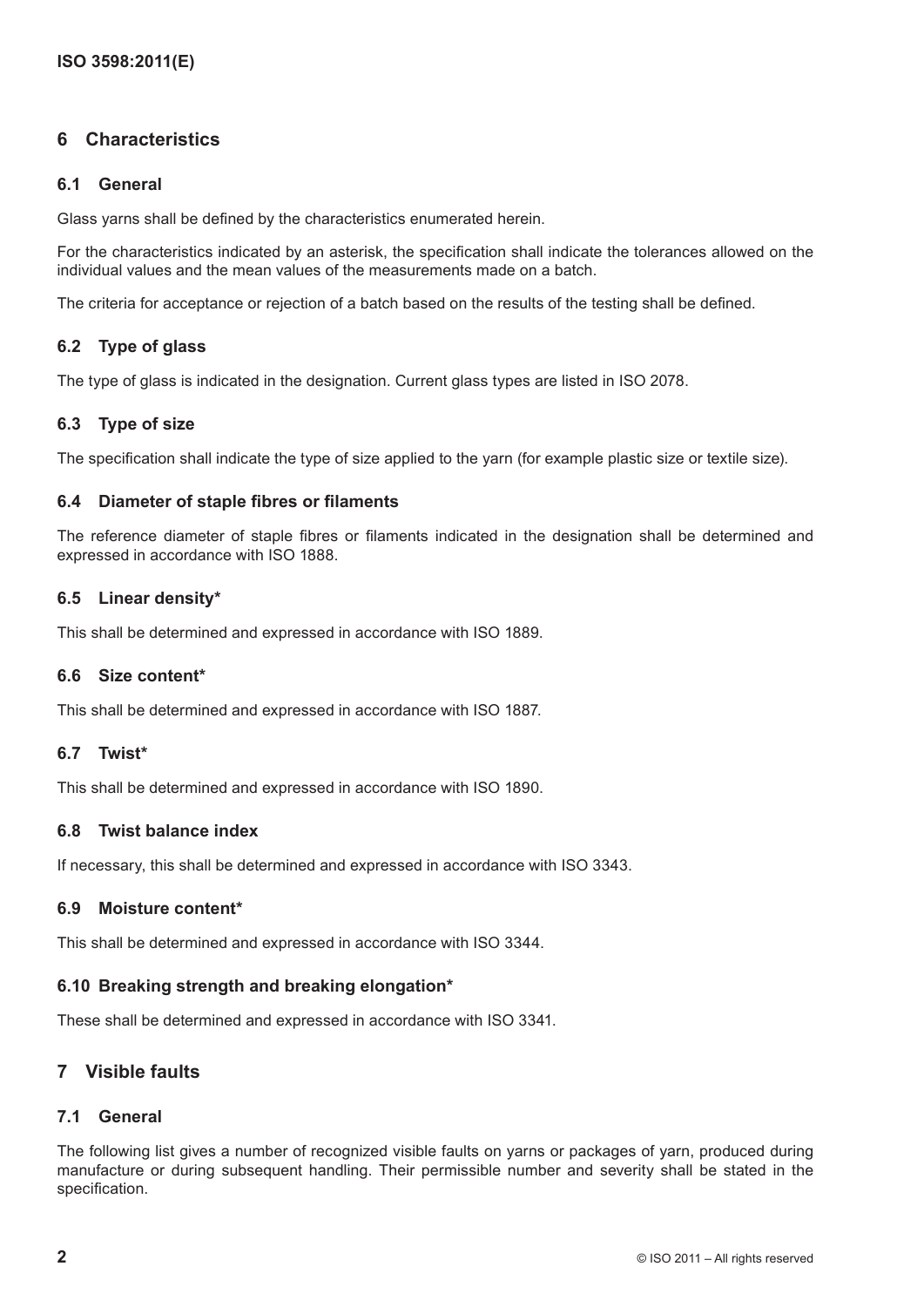#### **7.2 List of visible faults in yarns**

- **7.2.1** Hairy yarn
- **7.2.2** Dirty yarn
- **7.2.3** Slubs, fuzz balls
- **7.2.4** Yarn partially or wholly cut
- **7.2.5** Faulty splices:
	- dirty
	- incomplete [end(s) not bonded]
	- lumpy (lumps in the bond)
	- too long
- **7.2.6** Incorrect number of ends
- **7.2.7** Uneven doubling (loops caused by uneven length between two or more yarns wound together)

#### **7.3 List of visible faults in packages**

- **7.3.1** Shiny yarn (lack of size)
- **7.3.2** Sloughed yarn
- **7.3.3** Flared package
- **7.3.4** Undercut package
- **7.3.5** Loops (on body of winding)
- **7.3.6** Base loops (near flange of bobbin)
- **7.3.7** Damaged tubes or bobbins (with cuts, bruises or breaks)
- **7.3.8** Cracked winding (partial gaps in winding)
- **7.3.9** Entrapped waste
- **7.3.10** Entrapped foreign matter
- **7.3.11** Protruding end (generally due to a poor splice or poor start-up)
- **7.3.12** Entrapped end
- **7.3.13** Overfilled package
- **7.3.14** Package too soft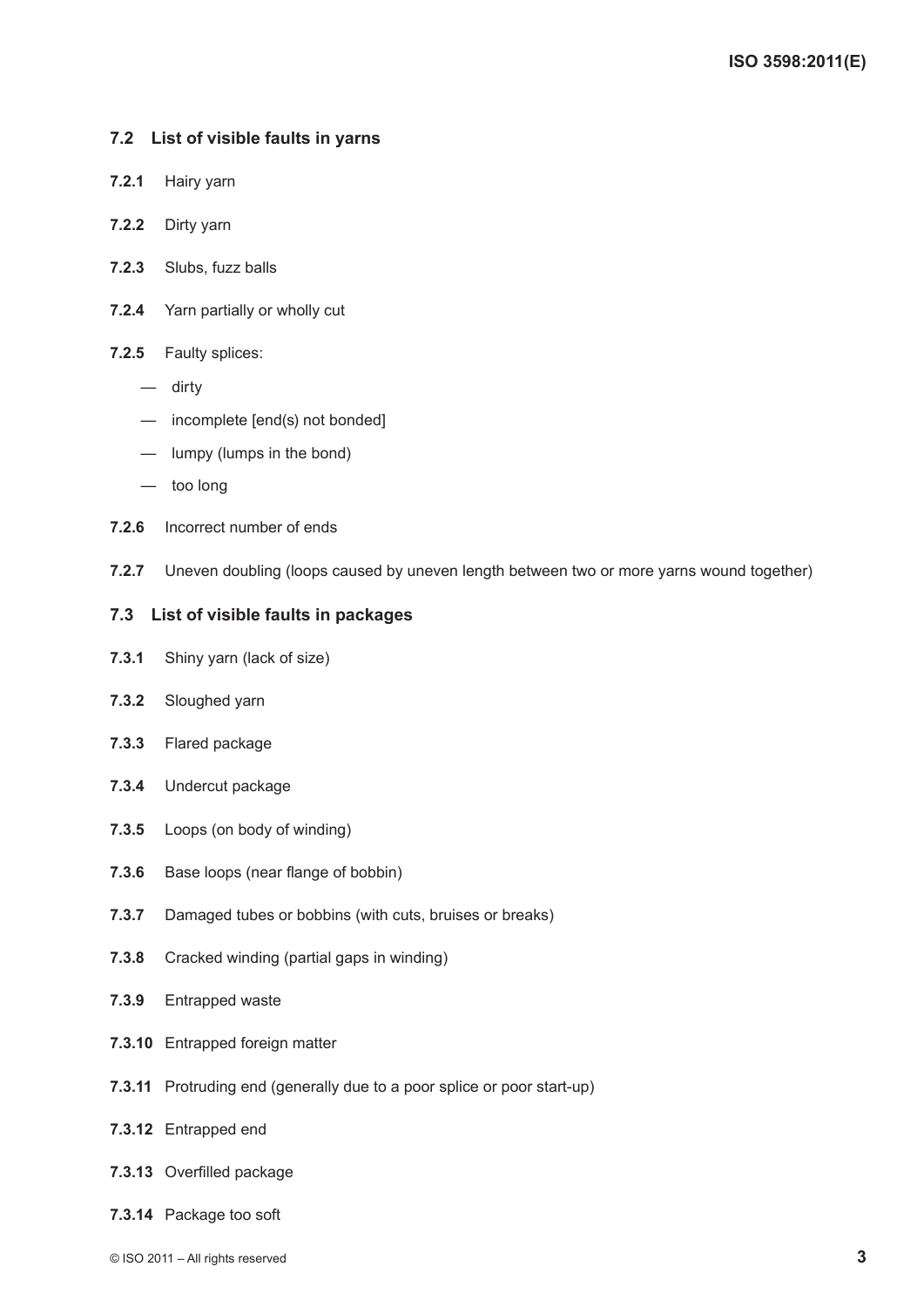- **7.3.15** Package too hard
- **7.3.16** Defective or dirty transfer tail
- **7.3.17** Dirt spots or mildew
- **7.3.18** Bad build of the package
- **7.3.19** Package unflanged with loops on its end faces
- **7.3.20** Incorrect identification
- **7.3.21** Package abraded after manufacture
- **7.3.22** Slubs, fuzz balls

#### **8 Delivery**

#### **8.1 Presentation and packaging**

The specification shall include any requirements for presentation and packaging of the yarns.

#### **8.2 Labelling**

The specification shall include a requirement that the packaging container shall be provided with an external label including the following information:

- designation;
- supplier's code;
- type of yarn package or code number of the yarn package;
- type of packaging container or code number of the packaging container;
- net mass of the yarn packages;
- name of the supplier;
- date of manufacture (by agreement between the interested parties).

#### **9 Storage**

The specification shall include any requirements for storage conditions (temperature, relative humidity, time) necessary to ensure retention of the properties of the yarns.